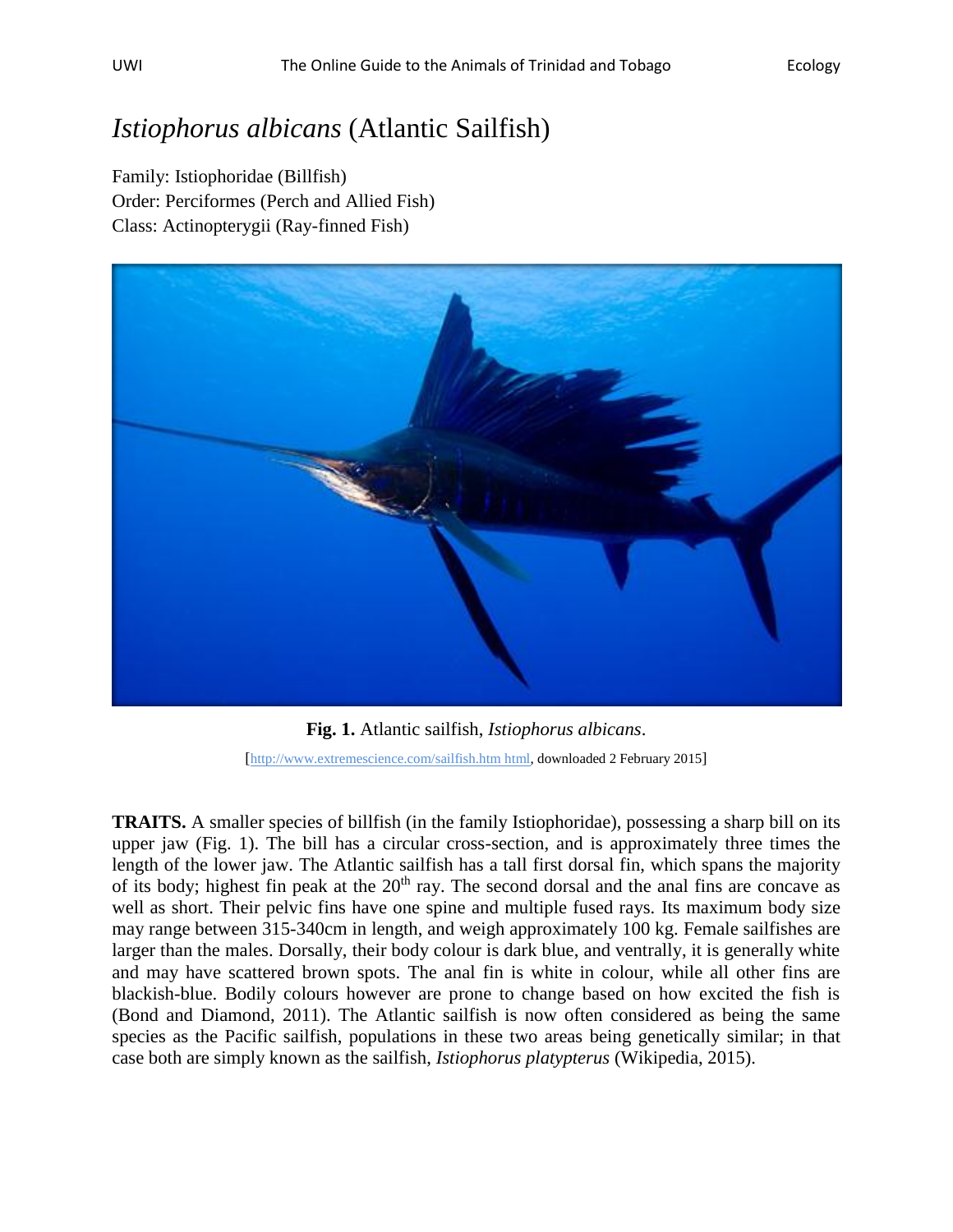**DISTRIBUTION.** Atlantic sailfish are usually found at 40° North to 40° South in the western regions of the Atlantic, and around 50° North to 32° South in the eastern regions of the Atlantic. Being an extremely migratory species, they may be found off the West African coast, Gulf of Mexico, the Caribbean Sea and off Florida's coast (Fig. 2).

**HABITAT AND ACTIVITY.** Found in areas above the thermocline; transitional area between surface and deep water layer, during their adult life, and also coastal areas, migrating to nearshore waters. Preferred temperature range is between 21-28°C, preferring tropical climates (Bond and Diamond, 2011). However, they will occasionally move to deeper waters where temperatures may be as low as 8°C, adapting to the temperate habitat region. In the Pacific, sailfish migrate to higher latitudes for the summer, and move back towards the equator during autumn, annually. Larger adults are found generally dispersed across the eastern Atlantic. Being a constantly motile species, *Istiophorus albicans* has been observed to exhibit diurnal, nocturnal and crepuscular activity. This is due to them being opportunistic feeders, so high levels of activity is needed in order to eat whenever possible (Hoolihan, 2006).

**FOOD AND FEEDING.** Epipelagic (open-water) fish such as anchovies, mackerel and sardines make up the main diet for *Istiophorus,* which is strictly carnivorous and at a high trophic level, being only eaten by whales, sharks and humans. Cephalopods, aquatic crustaceans and molluscs are also predated upon. The sailfish is capable of speeds up to 110 km/hr. They achieve this by folding the dorsal fin back completely, when ready to assault potential prey, however, slower cruising speeds are possible as well by folding the dorsal fin halfway. Once the prey is within range, their pointed bill is tilted quickly, stabbing the prey which may either stun or kill it (Fig. 3). They are also opportunistic feeders, that may prey on neritic (coastal) or benthic (bottomliving) prey should the chance present itself. Experiments have been conducted which revealed remnants of fish and cephalopod mandibles, which would suggest fast digestion of softer muscle, meaning they must eat large quantities of food to survive, given their heightened metabolism (Sun and Yeh, 2004).

**POPULATION ECOLOGY.** The maximum lifespan of the sailfish is estimated at around 13-15 years. However, specimens from catch and release experiments usually have an average age of 4-5 years. The social organization of the species compels them to swim in dense schools as juveniles; at which point they are highly social. Adults swim in smaller groups and move into sparsely populated zones (Fig. 2). However it is not rare for adults to swim solitary at times. This is particularly exhibited while hunting, as hunting alone is common for adults, however, hunting in small groups have also been observed over time, in maturing adults. They are not known to interact with other fish, keeping to their own kind (Bond and Diamond, 2011).

**REPRODUCTION.** Breeding takes place year round, in the thermocline. Females attract potential mates by extending their dorsal fin. The sailfish may spawn multiple times in tropical waters because the temperature of the water is suitable. Female fertility is estimated 0.8-1.6 million ova (eggs). Eggs usually hatch within 70 hours, and both male and female sailfish attains sexual maturity within 3-4 years. Adult sailfish do not offer any parental care to their offspring, and as such, are very vulnerable during this time (Hoolihan, 2006).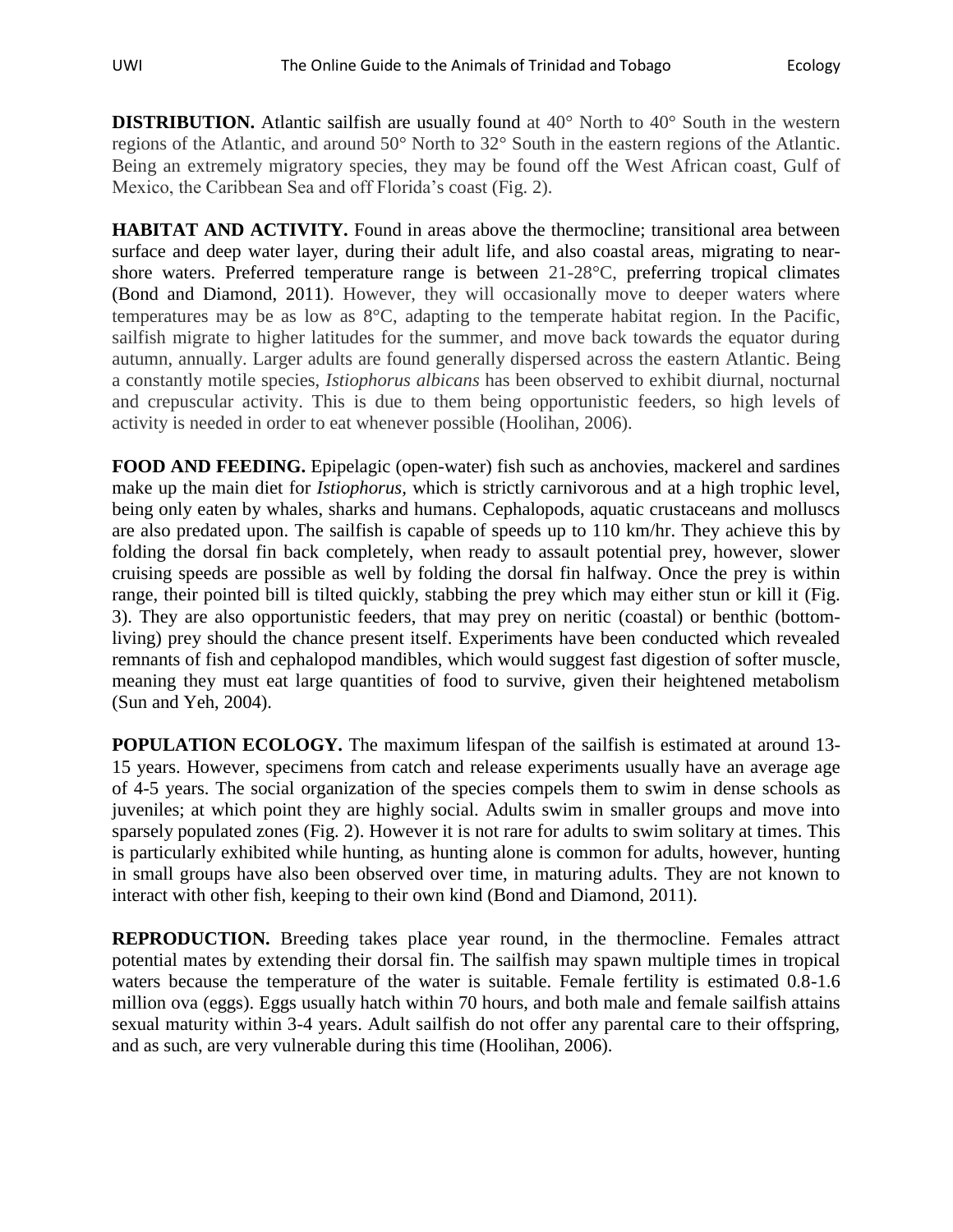**BEHAVIOUR.** Juveniles usually swim in dense schools, since they are offered no parental care after hatching. This allows for a higher chance at survival against predators, known as shoaling which means it is less likely for any one fish to get eaten by a predator. Further exhibited antipredatory behaviour in *Istihophorus* involves the utility of their high swimming speeds to escape danger, or the striking of predators with their bills in an attempt to ward it off, should fleeing not be an option. Communication between members of this species are done by the flashing of body colours and dorsal fin movement. Excitement of the fish may also cause a change in body colour. They also have nares (nostrils) on the front of their eyes to detect chemicals in the water, as well as being able to use their lateral line to sense movement and pressure changes, as well as hear underwater. Perceptive communication channels for this species include chemical, visual, acoustic, tactile and vibratory (Sun and Yeh, 2004).

**APPLIED ECOLOGY.** Due to their tough meat, sailfish has poor value as a commercial fish, in the Atlantic. It is reported to house a total of thirty-four parasitic species, including protozoans, flukes, tissue flukes, roundworms, tapeworms and gill worms which also contribute to it not being a safe source of meat when consumed by humans (Marinebio, 2015). Recreational fishermen, however, hold this fish in high esteem and consider it valuable game. Popular designated hunting locations include Puerto Rico, the Gulf of Mexico, Bermuda and the Windward Islands. Natural predators to *Istiophorus* also include pelagic sharks, killer whales, and the great white shark. The IUCN classes the sailfish as "LC" which is a species of least concern, so there are no serious inherent threats to the species, presently (IUCN, 2015).

## **REFERENCES**

Bond, A. and Diamond, A. (2011). Ecological Applications. Canada: Marine Ecology Progress Service.

Hoolihan, J. P. (2006). Age and Growth of Indo-Pacific sailfish. *Science Direct Magazine*. **78**: 118 – 128.

IUCN Redlist. (2015). *Istiophorus platypterus*. [http://www.iucnredlist.org/details/full/170338/0,](http://www.iucnredlist.org/details/full/170338/0) downloaded 8 February 2015.

Marinebio. (2015). Atlantic Sailfish Activity. http://marinebio.org/species.asp?id=146, downloaded 2 February 2015.

Sun, C. and Yeh, S. (2004). Age and growth of Sailfish in Taiwanese Fishery. *Fishery Bulletin*. **78**: 723 – 746. Wikipedia (2015). Sailfish. [http://en.wikipedia.org/wiki/Sailfish,](http://en.wikipedia.org/wiki/Sailfish) accessed 20 April 2015.

Author: Nicholas J. Mohammed Posted online: 2015